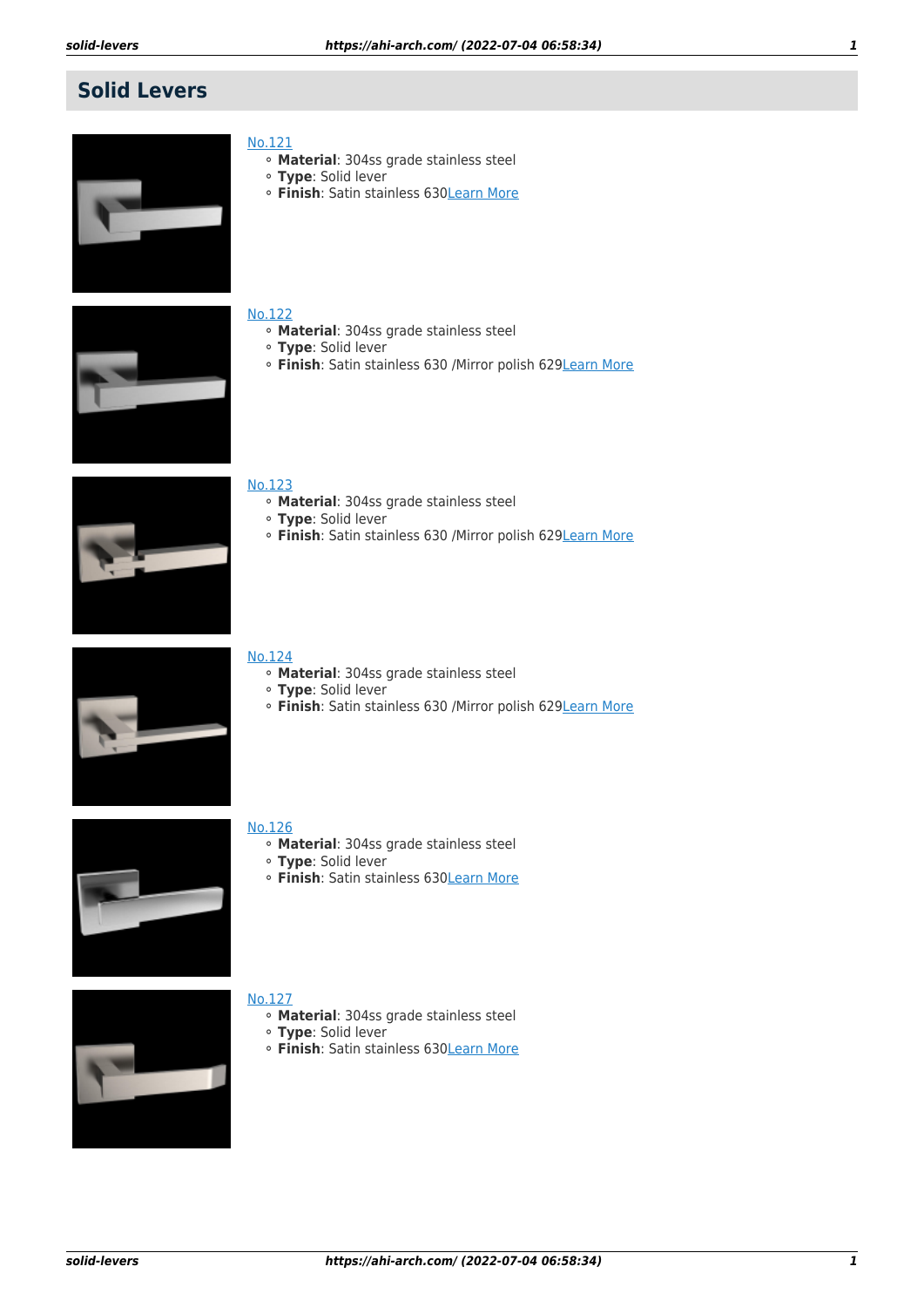

### [No.128](https://ahi-arch.com/index.php/no128.html)

- ⚬ **Material**: 304ss grade stainless steel
- ⚬ **Type**: Solid lever
- ⚬ **Finish**: Satin stainless 630 /Mirror polish 62[9Learn More](https://ahi-arch.com/index.php/no128.html)



#### [No.131](https://ahi-arch.com/index.php/no131.html)

- ⚬ **Material**: 304ss grade stainless steel
- ⚬ **Type**: Solid lever
- ⚬ **Finish**: Satin stainless 630[Learn More](https://ahi-arch.com/index.php/no131.html)



#### [No.132](https://ahi-arch.com/index.php/no132.html)

- ⚬ **Material**: 304ss grade stainless steel
- ⚬ **Type**: Solid lever
- ⚬ **Finish**: Satin stainless 630 /Mirror polish 629[Learn More](https://ahi-arch.com/index.php/no132.html)



#### [No.133](https://ahi-arch.com/index.php/no133.html)

- ⚬ **Material**: 304ss grade stainless steel
- ⚬ **Type**: Solid lever
- ⚬ **Finish**: Satin stainless 630 /Mirror polish 629[Learn More](https://ahi-arch.com/index.php/no133.html)



#### [No.134](https://ahi-arch.com/index.php/no134.html)

- ⚬ **Material**: 304ss grade stainless steel
- ⚬ **Type**: Solid lever
- ⚬ **Finish**: Satin stainless 630 /Mirror polish 629[Learn More](https://ahi-arch.com/index.php/no134.html)



- ⚬ **Material**: 304ss grade stainless steel
- ⚬ **Type**: Solid lever
- ⚬ **Finish**: Satin stainless 630[Learn More](https://ahi-arch.com/index.php/no135.html)



- [No.137](https://ahi-arch.com/index.php/no137.html)
	- ⚬ **Material**: 304ss grade stainless steel
	- ⚬ **Type**: Solid lever
	- ⚬ **Finish**: Satin stainless 630 /Mirror polish 62[9Learn More](https://ahi-arch.com/index.php/no137.html)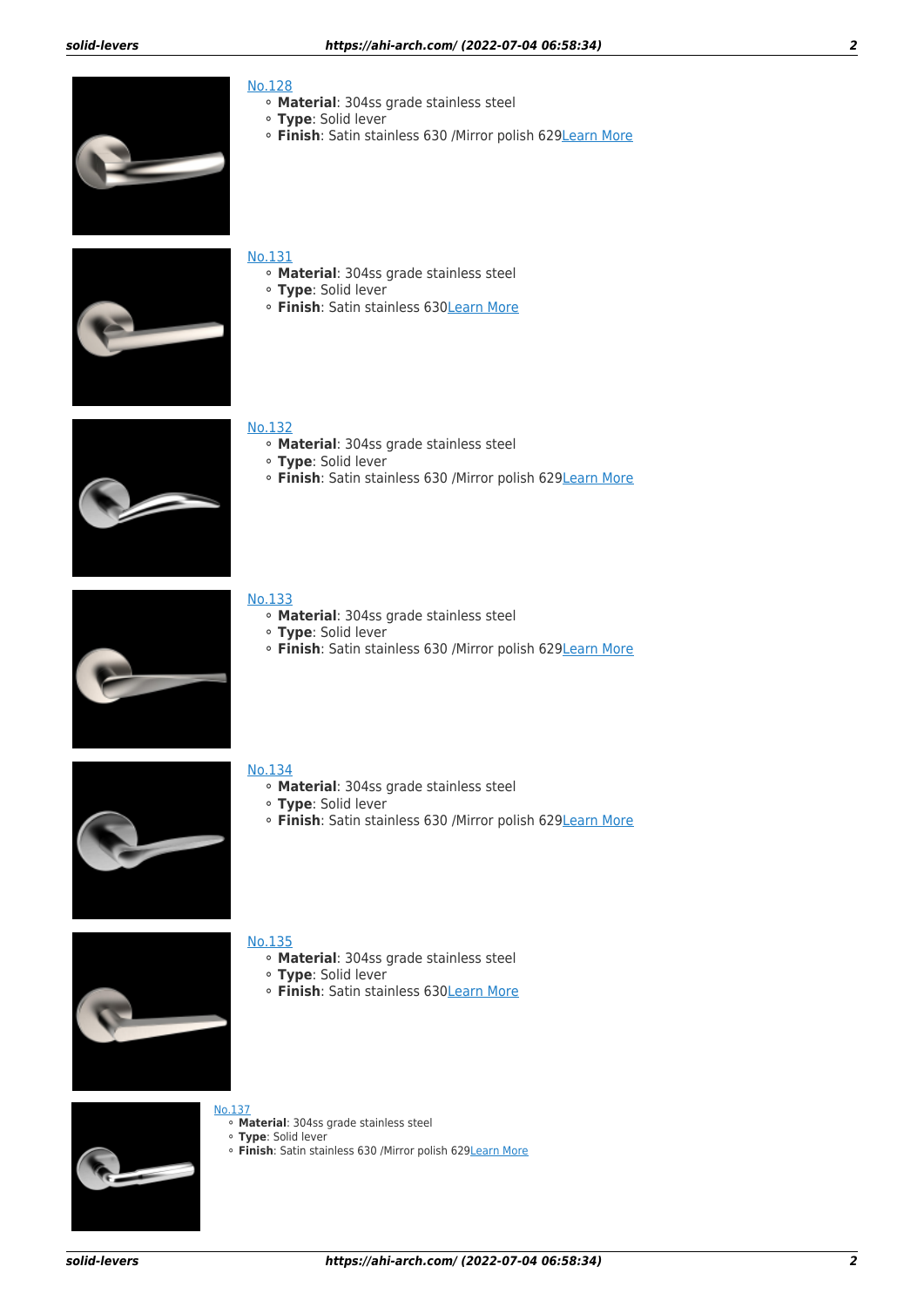

### [No.138](https://ahi-arch.com/index.php/no138.html)

- ⚬ **Material**: 304ss grade stainless steel
- ⚬ **Type**: Solid lever
- ⚬ **Finish**: Satin stainless 63[0Learn More](https://ahi-arch.com/index.php/no138.html)



#### [No.139](https://ahi-arch.com/index.php/no139.html)

- ⚬ **Material**: 304ss grade stainless steel
- ⚬ **Type**: Solid lever
- ⚬ **Finish**: Satin stainless 630 /Mirror polish 629[Learn More](https://ahi-arch.com/index.php/no139.html)



#### [No.141](https://ahi-arch.com/index.php/no141.html)

- ⚬ **Material**: 304ss grade stainless steel
- ⚬ **Type**: Solid lever
- ⚬ **Finish**: Satin stainless 630[Learn More](https://ahi-arch.com/index.php/no141.html)



#### [No.152](https://ahi-arch.com/index.php/no152.html)

- ⚬ **Material**: 304ss grade stainless steel
- ⚬ **Type**: Solid lever
- ⚬ **Finish**: Satin/Polished 630/629 MIXED FINIS[HLearn More](https://ahi-arch.com/index.php/no152.html)



#### [No.154](https://ahi-arch.com/index.php/no154.html)

- ⚬ **Material**: 304ss grade stainless steel
- ⚬ **Type**: Solid lever
- ⚬ **Finish**: Satin stainless 630[Learn More](https://ahi-arch.com/index.php/no154.html)



- ⚬ **Material**: 304ss grade stainless steel
- ⚬ **Type**: Solid lever
- ⚬ **Finish**: Satin stainless 630[Learn More](https://ahi-arch.com/index.php/no155.html)



- [No.156](https://ahi-arch.com/index.php/no156.html)
	- ⚬ **Material**: 304ss grade stainless steel
	- ⚬ **Type**: Solid lever
	- ⚬ **Finish**: Satin stainless 630[Learn More](https://ahi-arch.com/index.php/no156.html)